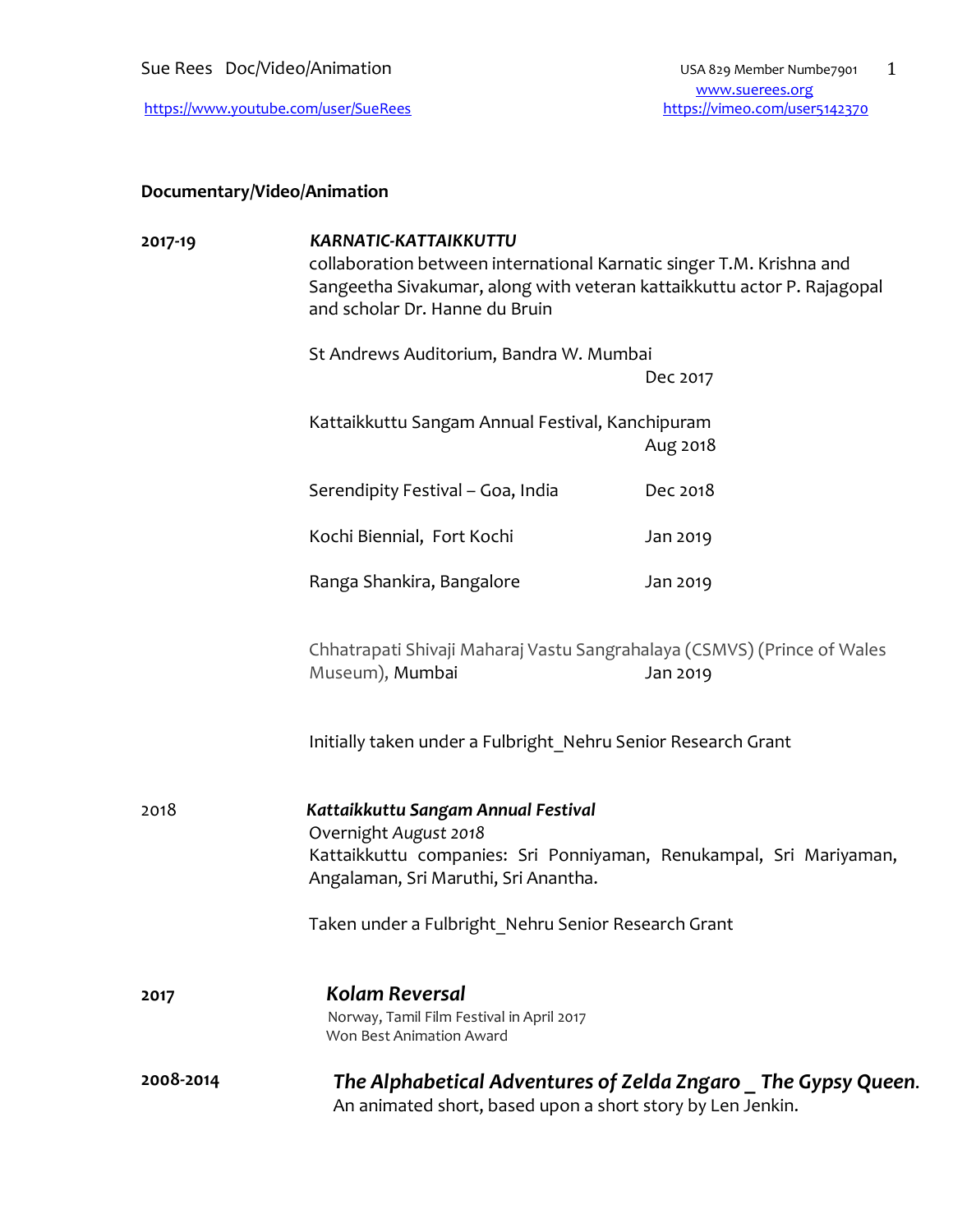Sound design by John Kilgore. FiLUMS, Lahore Film/Animation Festival - 2015 NOIDA, Animation Festival - 2015 Cheers and Sneers, DC Shorts - 2015 Coney Island Film Festival - 2015 Indian Cine Film Festival - 2015 Women's Director International Film Festival - 2015 Erie International Film Festival – 2015 Depth of Field International Film Festival - 2015 **2008-2013** *Freedom and Unity – The Vermont Movie.* **"Everywhere Stone is Gaining Whiteness." Beckett** Documentary on Marble in Vermont. Co-directed with Dina Janis. Segment in: Part 2: *Under the Surface*  Shown in 11 Vermont counties Fall of 2013 Chandler Music Hall, VT. Cavendish Historical Society, VT. 2014 Vermont (OLLI-UVM Continuing ED)) Central VT Barre Vermont PBS –Plus: July 2014 Vermont PBS: May 2015 Maine International Film Festival - 2013 **2001-2002 Temple Festivals in Tamil Nadu**  Fulbright Research Grant shown at Lalit Kala Akademi Chennai, India,Bennington College, VT, USA **2002-Present Kattaikkuttu School**  shown in India, Netherlands, USA Video documentary of corporate workshop for Shell International Short promotional pieces Norway, Tamil Film Festival in March 2013 8 DVD Set in Library Collections in USA and Germany **1987-present** Various theatre, dance companies in United States **2003-2004** *Swept Away* Experimental Video using dv and 8mm filmed in The Netherlands, Poland and USA